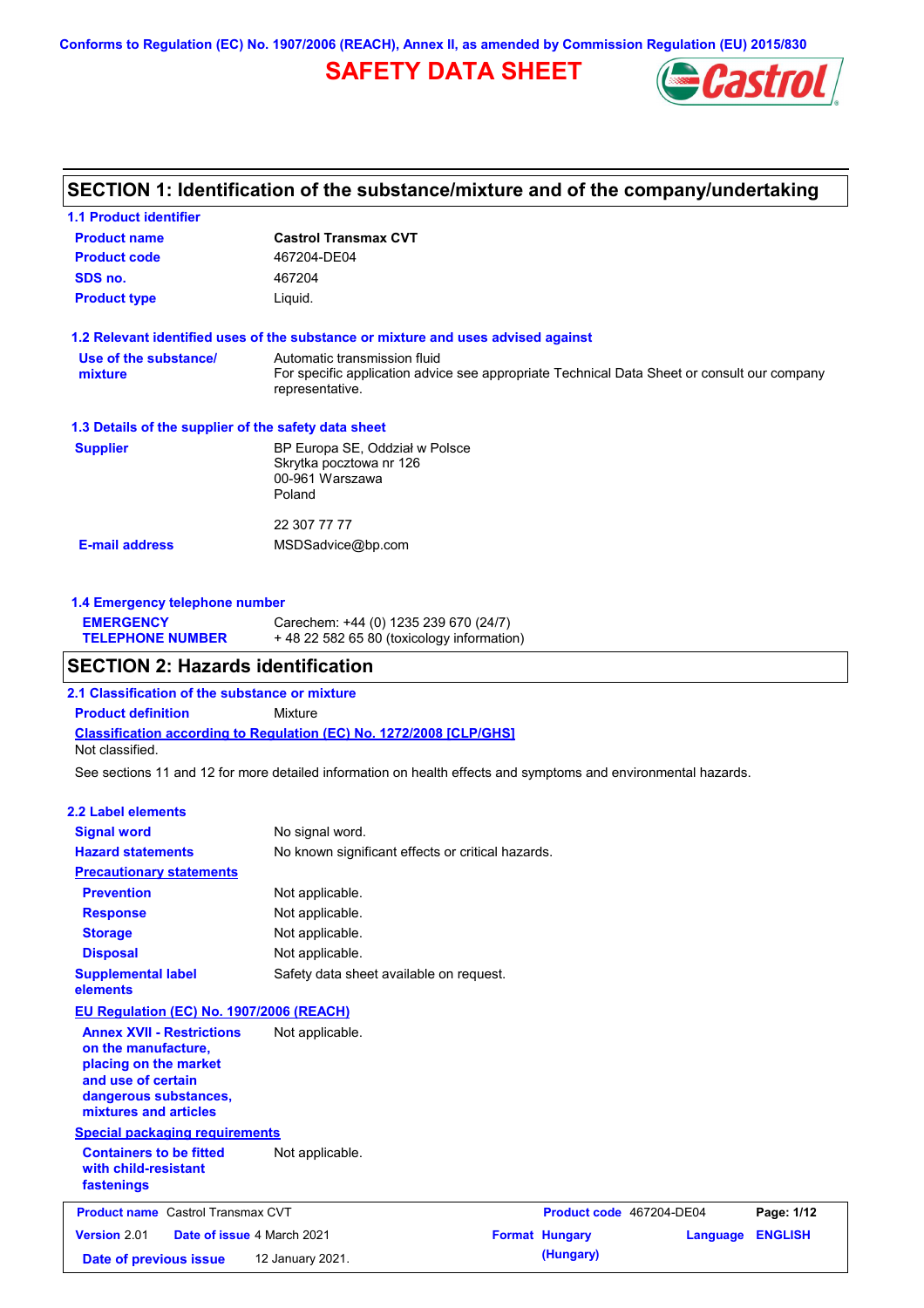## **SECTION 2: Hazards identification**

| <b>Tactile warning of danger</b>                                                                                         | Not applicable.                                                                                               |
|--------------------------------------------------------------------------------------------------------------------------|---------------------------------------------------------------------------------------------------------------|
| 2.3 Other hazards                                                                                                        |                                                                                                               |
| <b>Results of PBT and vPvB</b><br>assessment                                                                             | Product does not meet the criteria for PBT or vPvB according to Regulation (EC) No. 1907/2006,<br>Annex XIII. |
| <b>Product meets the criteria</b><br>for PBT or vPvB according<br>to Regulation (EC) No.<br><b>1907/2006, Annex XIII</b> | This mixture does not contain any substances that are assessed to be a PBT or a vPvB.                         |
| Other hazards which do<br>not result in classification                                                                   | Defatting to the skin.                                                                                        |

## **SECTION 3: Composition/information on ingredients**

### **3.2 Mixtures Product definition**

Mixture

Highly refined base oil (IP 346 DMSO extract < 3%). Proprietary performance additives.

| <b>Product/ingredient</b><br>name                                                                                                                                                                                                                                       | <b>Identifiers</b>                                                                             | $\frac{9}{6}$ | <b>Regulation (EC) No.</b><br>1272/2008 [CLP] | <b>Type</b> |
|-------------------------------------------------------------------------------------------------------------------------------------------------------------------------------------------------------------------------------------------------------------------------|------------------------------------------------------------------------------------------------|---------------|-----------------------------------------------|-------------|
| Distillates (petroleum), hydrotreated<br>light paraffinic                                                                                                                                                                                                               | REACH #: 01-2119487077-29 ≥25 - ≤50<br>EC: 265-158-7<br>CAS: 64742-55-8<br>Index: 649-468-00-3 |               | Asp. Tox. 1, H304                             | [1] [2]     |
| Distillates (petroleum), hydrotreated<br>heavy paraffinic                                                                                                                                                                                                               | REACH #: 01-2119484627-25 ≥25 - ≤50<br>EC: 265-157-1<br>CAS: 64742-54-7<br>Index: 649-467-00-8 |               | Not classified.                               | $[2]$       |
| 2-Propenoic acid, 2-methyl-, butyl<br>ester, polymer with N-[3-<br>(dimethylamino)propyl]-2-methyl-<br>2-propenamide, dodecyl 2-methyl-<br>2-propenoate, eicosyl 2-methyl-<br>2-propenoate, hexadecyl 2-methyl-<br>2-propenoate and octadecyl 2-methyl-<br>2-propenoate | CAS: 176487-46-0                                                                               | $10^{-1}$     | Eye Irrit. 2, H319                            | $[1]$       |
| Lubricating oils (petroleum), C15-30,<br>hydrotreated neutral oil-based                                                                                                                                                                                                 | REACH #: 01-2119474878-16 ≤3<br>EC: 276-737-9<br>CAS: 72623-86-0<br>Index: 649-482-00-X        |               | Asp. Tox. 1, H304                             | [1] [2]     |
| Distillates (petroleum), hydrotreated<br>light paraffinic                                                                                                                                                                                                               | REACH #: 01-2119487077-29 ≤3<br>EC: 265-158-7<br>CAS: 64742-55-8<br>Index: 649-468-00-3        |               | Not classified.                               | $[2]$       |
| $\bigcap_{i=1}^n A_i$ is the set of $A_i$ is the set of $A_i$ in the set of the set of set of set of set of $A_i$                                                                                                                                                       |                                                                                                |               |                                               |             |

**See Section 16 for the full text of the H statements declared above.**

### **Type**

[1] Substance classified with a health or environmental hazard

[2] Substance with a workplace exposure limit

[3] Substance meets the criteria for PBT according to Regulation (EC) No. 1907/2006, Annex XIII

[4] Substance meets the criteria for vPvB according to Regulation (EC) No. 1907/2006, Annex XIII

[5] Substance of equivalent concern

[6] Additional disclosure due to company policy

Occupational exposure limits, if available, are listed in Section 8.

## **SECTION 4: First aid measures**

### **4.1 Description of first aid measures**

| <b>Eye contact</b>  | In case of contact, immediately flush eyes with plenty of water for at least 15 minutes. Eyelids<br>should be held away from the eyeball to ensure thorough rinsing. Check for and remove any<br>contact lenses. Get medical attention. |
|---------------------|-----------------------------------------------------------------------------------------------------------------------------------------------------------------------------------------------------------------------------------------|
| <b>Skin contact</b> | Wash skin thoroughly with soap and water or use recognised skin cleanser. Remove<br>contaminated clothing and shoes. Wash clothing before reuse. Clean shoes thoroughly before<br>reuse. Get medical attention if irritation develops.  |

| <b>Product name</b> Castrol Transmax CVT |  | <b>Product code</b> 467204-DE04   |  | Page: 2/12            |                  |  |
|------------------------------------------|--|-----------------------------------|--|-----------------------|------------------|--|
| Version 2.01                             |  | <b>Date of issue 4 March 2021</b> |  | <b>Format Hungary</b> | Language ENGLISH |  |
| Date of previous issue                   |  | 12 January 2021.                  |  | (Hungary)             |                  |  |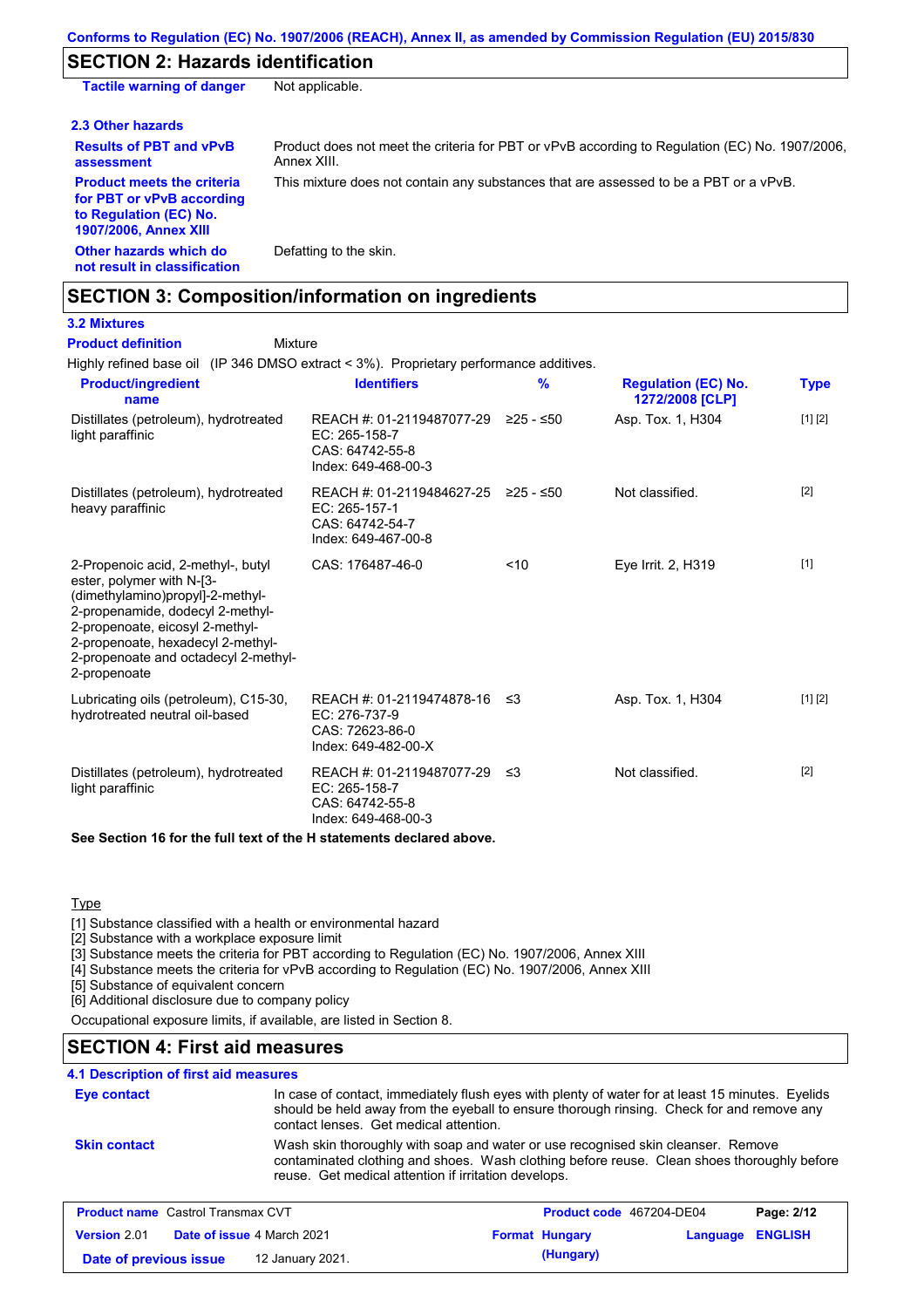## **Conforms to Regulation (EC) No. 1907/2006 (REACH), Annex II, as amended by Commission Regulation (EU) 2015/830**

# **SECTION 4: First aid measures**

| <b>Inhalation</b>                 | If inhaled, remove to fresh air. In case of inhalation of decomposition products in a fire,<br>symptoms may be delayed. The exposed person may need to be kept under medical<br>surveillance for 48 hours. Get medical attention if symptoms occur. |
|-----------------------------------|-----------------------------------------------------------------------------------------------------------------------------------------------------------------------------------------------------------------------------------------------------|
| Ingestion                         | Do not induce vomiting unless directed to do so by medical personnel. Get medical attention if<br>symptoms occur.                                                                                                                                   |
| <b>Protection of first-aiders</b> | No action shall be taken involving any personal risk or without suitable training. It may be<br>dangerous to the person providing aid to give mouth-to-mouth resuscitation.                                                                         |

### **4.2 Most important symptoms and effects, both acute and delayed**

See Section 11 for more detailed information on health effects and symptoms.

| <b>Potential acute health effects</b> |                                                                                                                     |
|---------------------------------------|---------------------------------------------------------------------------------------------------------------------|
| <b>Inhalation</b>                     | Exposure to decomposition products may cause a health hazard. Serious effects may be<br>delayed following exposure. |
| <b>Ingestion</b>                      | No known significant effects or critical hazards.                                                                   |
| <b>Skin contact</b>                   | Defatting to the skin. May cause skin dryness and irritation.                                                       |
| Eye contact                           | No known significant effects or critical hazards.                                                                   |
|                                       | Delayed and immediate effects as well as chronic effects from short and long-term exposure                          |
| <b>Inhalation</b>                     | Overexposure to the inhalation of airborne droplets or aerosols may cause irritation of the<br>respiratory tract.   |
| <b>Ingestion</b>                      | Ingestion of large quantities may cause nausea and diarrhoea.                                                       |
| <b>Skin contact</b>                   | Prolonged or repeated contact can defat the skin and lead to irritation and/or dermatitis.                          |
| Eye contact                           | Potential risk of transient stinging or redness if accidental eye contact occurs.                                   |
|                                       |                                                                                                                     |

### **4.3 Indication of any immediate medical attention and special treatment needed**

| Notes to physician | Treatment should in general be symptomatic and directed to relieving any effects.   |
|--------------------|-------------------------------------------------------------------------------------|
|                    | In case of inhalation of decomposition products in a fire, symptoms may be delayed. |
|                    | The exposed person may need to be kept under medical surveillance for 48 hours.     |

# **SECTION 5: Firefighting measures**

| 5.1 Extinguishing media                                   |                                                                                                                                                                                                                                                                                                                                                                   |  |  |
|-----------------------------------------------------------|-------------------------------------------------------------------------------------------------------------------------------------------------------------------------------------------------------------------------------------------------------------------------------------------------------------------------------------------------------------------|--|--|
| <b>Suitable extinguishing</b><br>media                    | In case of fire, use foam, dry chemical or carbon dioxide extinguisher or spray.                                                                                                                                                                                                                                                                                  |  |  |
| <b>Unsuitable extinguishing</b><br>media                  | Do not use water jet. The use of a water jet may cause the fire to spread by splashing the<br>burning product.                                                                                                                                                                                                                                                    |  |  |
| 5.2 Special hazards arising from the substance or mixture |                                                                                                                                                                                                                                                                                                                                                                   |  |  |
| <b>Hazards from the</b><br>substance or mixture           | In a fire or if heated, a pressure increase will occur and the container may burst.                                                                                                                                                                                                                                                                               |  |  |
| <b>Hazardous combustion</b><br>products                   | Combustion products may include the following:<br>carbon oxides (CO, CO <sub>2</sub> ) (carbon monoxide, carbon dioxide)<br>nitrogen oxides (NO, $NO2$ etc.)                                                                                                                                                                                                      |  |  |
| 5.3 Advice for firefighters                               |                                                                                                                                                                                                                                                                                                                                                                   |  |  |
| <b>Special precautions for</b><br>fire-fighters           | No action shall be taken involving any personal risk or without suitable training. Promptly<br>isolate the scene by removing all persons from the vicinity of the incident if there is a fire.                                                                                                                                                                    |  |  |
| <b>Special protective</b><br>equipment for fire-fighters  | Fire-fighters should wear appropriate protective equipment and self-contained breathing<br>apparatus (SCBA) with a full face-piece operated in positive pressure mode. Clothing for fire-<br>fighters (including helmets, protective boots and gloves) conforming to European standard EN<br>469 will provide a basic level of protection for chemical incidents. |  |  |

## **SECTION 6: Accidental release measures**

|                                | 6.1 Personal precautions, protective equipment and emergency procedures                                                                                                                                                                                                                                                                                                              |
|--------------------------------|--------------------------------------------------------------------------------------------------------------------------------------------------------------------------------------------------------------------------------------------------------------------------------------------------------------------------------------------------------------------------------------|
| For non-emergency<br>personnel | No action shall be taken involving any personal risk or without suitable training. Evacuate<br>surrounding areas. Keep unnecessary and unprotected personnel from entering. Do not touch<br>or walk through spilt material. Floors may be slippery; use care to avoid falling. Put on<br>appropriate personal protective equipment.                                                  |
| For emergency responders       | Entry into a confined space or poorly ventilated area contaminated with vapour, mist or fume is<br>extremely hazardous without the correct respiratory protective equipment and a safe system of<br>work. Wear self-contained breathing apparatus. Wear a suitable chemical protective suit.<br>Chemical resistant boots. See also the information in "For non-emergency personnel". |

| <b>Product name</b> Castrol Transmax CVT |  | <b>Product code</b> 467204-DE04   |                       | Page: 3/12       |  |
|------------------------------------------|--|-----------------------------------|-----------------------|------------------|--|
| <b>Version 2.01</b>                      |  | <b>Date of issue 4 March 2021</b> | <b>Format Hungary</b> | Language ENGLISH |  |
| Date of previous issue                   |  | 12 January 2021.                  | (Hungary)             |                  |  |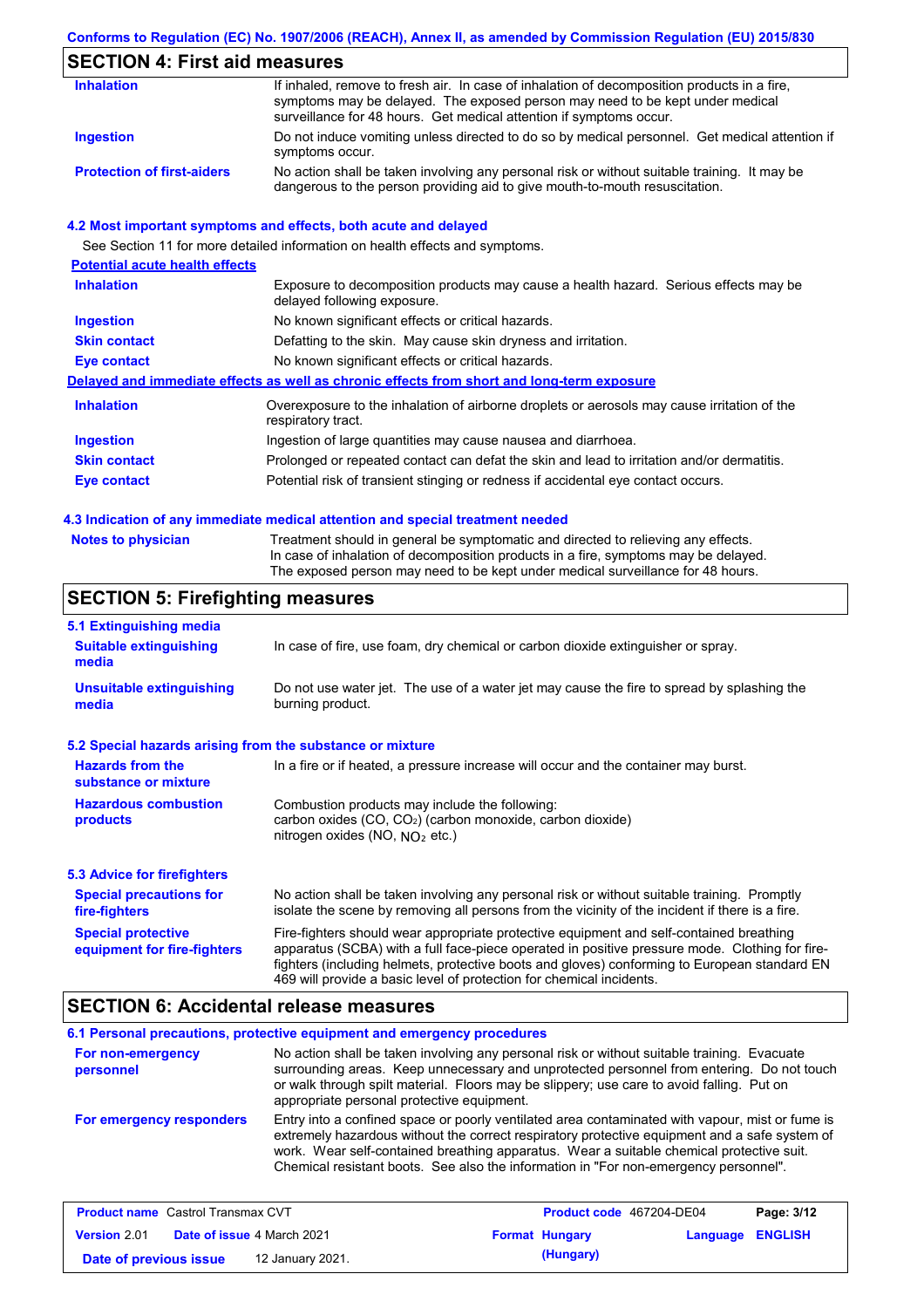## **SECTION 6: Accidental release measures**

| <b>6.2 Environmental</b><br><b>precautions</b> | Avoid dispersal of spilt material and runoff and contact with soil, waterways, drains and sewers.<br>Inform the relevant authorities if the product has caused environmental pollution (sewers,<br>waterways, soil or air).                                                                                                                                                                    |
|------------------------------------------------|------------------------------------------------------------------------------------------------------------------------------------------------------------------------------------------------------------------------------------------------------------------------------------------------------------------------------------------------------------------------------------------------|
|                                                | 6.3 Methods and material for containment and cleaning up                                                                                                                                                                                                                                                                                                                                       |
| <b>Small spill</b>                             | Stop leak if without risk. Move containers from spill area. Absorb with an inert material and<br>place in an appropriate waste disposal container. Dispose of via a licensed waste disposal<br>contractor.                                                                                                                                                                                     |
| Large spill                                    | Stop leak if without risk. Move containers from spill area. Prevent entry into sewers, water<br>courses, basements or confined areas. Contain and collect spillage with non-combustible,<br>absorbent material e.g. sand, earth, vermiculite or diatomaceous earth and place in container<br>for disposal according to local regulations. Dispose of via a licensed waste disposal contractor. |
| 6.4 Reference to other<br><b>sections</b>      | See Section 1 for emergency contact information.<br>See Section 5 for firefighting measures.<br>See Section 8 for information on appropriate personal protective equipment.<br>See Section 12 for environmental precautions.<br>See Section 13 for additional waste treatment information.                                                                                                     |

## **SECTION 7: Handling and storage**

| 7.1 Precautions for safe handling                                                    |                                                                                                                                                                                                                                                                                                                                                                                                                                                                                          |
|--------------------------------------------------------------------------------------|------------------------------------------------------------------------------------------------------------------------------------------------------------------------------------------------------------------------------------------------------------------------------------------------------------------------------------------------------------------------------------------------------------------------------------------------------------------------------------------|
| <b>Protective measures</b>                                                           | Put on appropriate personal protective equipment.                                                                                                                                                                                                                                                                                                                                                                                                                                        |
| <b>Advice on general</b><br>occupational hygiene                                     | Eating, drinking and smoking should be prohibited in areas where this material is handled,<br>stored and processed. Wash thoroughly after handling. Remove contaminated clothing and<br>protective equipment before entering eating areas. See also Section 8 for additional<br>information on hygiene measures.                                                                                                                                                                         |
| <b>7.2 Conditions for safe</b><br>storage, including any<br><i>incompatibilities</i> | Store in accordance with local requiations. Store in a dry, cool and well-ventilated area, away<br>from incompatible materials (see Section 10). Keep away from heat and direct sunlight. Keep<br>container tightly closed and sealed until ready for use. Containers that have been opened must<br>be carefully resealed and kept upright to prevent leakage. Store and use only in equipment/<br>containers designed for use with this product. Do not store in unlabelled containers. |
| Not suitable                                                                         | Prolonged exposure to elevated temperature.                                                                                                                                                                                                                                                                                                                                                                                                                                              |
| 7.3 Specific end use(s)                                                              |                                                                                                                                                                                                                                                                                                                                                                                                                                                                                          |

**Recommendations**

See section 1.2 and Exposure scenarios in annex, if applicable.

## **SECTION 8: Exposure controls/personal protection**

#### **8.1 Control parameters**

| <b>Occupational exposure limits</b>                                     |                                                                                                                                                                         |
|-------------------------------------------------------------------------|-------------------------------------------------------------------------------------------------------------------------------------------------------------------------|
| <b>Product/ingredient name</b>                                          | <b>Exposure limit values</b>                                                                                                                                            |
| Distillates (petroleum), hydrotreated light paraffinic                  | 25/2000. (IX.30) Ministry of Health and Ministry of Social and Family<br>Affairs Joint Decree (Hungary).<br>CEIL: 5 mg/m <sup>3</sup> Issued/Revised: 1/2002 Form: Mist |
| Distillates (petroleum), hydrotreated heavy paraffinic                  | 25/2000. (IX.30) Ministry of Health and Ministry of Social and Family<br>Affairs Joint Decree (Hungary).<br>CEIL: 5 mg/m <sup>3</sup> Issued/Revised: 1/2002 Form: Mist |
| Lubricating oils (petroleum), C15-30, hydrotreated<br>neutral oil-based | 25/2000. (IX.30) Ministry of Health and Ministry of Social and Family<br>Affairs Joint Decree (Hungary).<br>CEIL: 5 mg/m <sup>3</sup> Issued/Revised: 1/2002 Form: Mist |
| Distillates (petroleum), hydrotreated light paraffinic                  | 25/2000. (IX.30) Ministry of Health and Ministry of Social and Family<br>Affairs Joint Decree (Hungary).<br>CEIL: 5 mg/m <sup>3</sup> Issued/Revised: 1/2002 Form: Mist |

Whilst specific OELs for certain components may be shown in this section, other components may be present in any mist, vapour or dust produced. Therefore, the specific OELs may not be applicable to the product as a whole and are provided for guidance only.

| <b>Product name</b> Castrol Transmax CVT |  | <b>Product code</b> 467204-DE04   |  | Page: 4/12            |                  |  |
|------------------------------------------|--|-----------------------------------|--|-----------------------|------------------|--|
| <b>Version 2.01</b>                      |  | <b>Date of issue 4 March 2021</b> |  | <b>Format Hungary</b> | Language ENGLISH |  |
| Date of previous issue                   |  | 12 January 2021.                  |  | (Hungary)             |                  |  |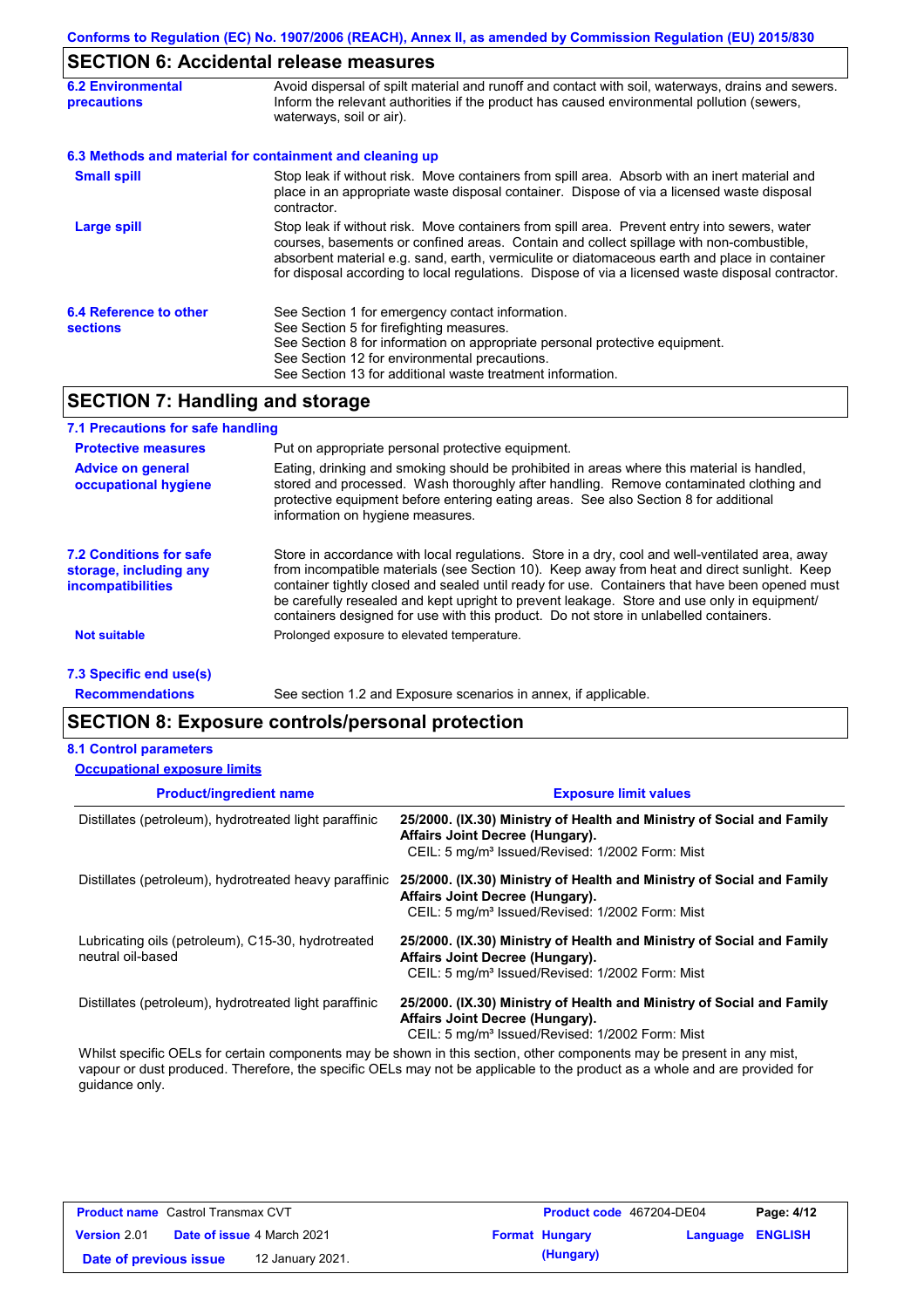# **SECTION 8: Exposure controls/personal protection**

| <b>Recommended monitoring</b><br>procedures                    |                                                           | If this product contains ingredients with exposure limits, personal, workplace atmosphere or<br>biological monitoring may be required to determine the effectiveness of the ventilation or other<br>control measures and/or the necessity to use respiratory protective equipment. Reference<br>should be made to monitoring standards, such as the following: European Standard EN 689<br>(Workplace atmospheres - Guidance for the assessment of exposure by inhalation to chemical<br>agents for comparison with limit values and measurement strategy) European Standard EN<br>14042 (Workplace atmospheres - Guide for the application and use of procedures for the<br>assessment of exposure to chemical and biological agents) European Standard EN 482<br>(Workplace atmospheres - General requirements for the performance of procedures for the<br>measurement of chemical agents) Reference to national guidance documents for methods for<br>the determination of hazardous substances will also be required. |                  |            |
|----------------------------------------------------------------|-----------------------------------------------------------|----------------------------------------------------------------------------------------------------------------------------------------------------------------------------------------------------------------------------------------------------------------------------------------------------------------------------------------------------------------------------------------------------------------------------------------------------------------------------------------------------------------------------------------------------------------------------------------------------------------------------------------------------------------------------------------------------------------------------------------------------------------------------------------------------------------------------------------------------------------------------------------------------------------------------------------------------------------------------------------------------------------------------|------------------|------------|
| <b>Derived No Effect Level</b><br>No DNELs/DMELs available.    |                                                           |                                                                                                                                                                                                                                                                                                                                                                                                                                                                                                                                                                                                                                                                                                                                                                                                                                                                                                                                                                                                                            |                  |            |
| <b>Predicted No Effect Concentration</b><br>No PNECs available |                                                           |                                                                                                                                                                                                                                                                                                                                                                                                                                                                                                                                                                                                                                                                                                                                                                                                                                                                                                                                                                                                                            |                  |            |
| <b>8.2 Exposure controls</b>                                   |                                                           |                                                                                                                                                                                                                                                                                                                                                                                                                                                                                                                                                                                                                                                                                                                                                                                                                                                                                                                                                                                                                            |                  |            |
| <b>Appropriate engineering</b><br>controls                     | kept in good condition and properly maintained.           | Provide exhaust ventilation or other engineering controls to keep the relevant airborne<br>concentrations below their respective occupational exposure limits.<br>All activities involving chemicals should be assessed for their risks to health, to ensure<br>exposures are adequately controlled. Personal protective equipment should only be considered<br>after other forms of control measures (e.g. engineering controls) have been suitably evaluated.<br>Personal protective equipment should conform to appropriate standards, be suitable for use, be<br>Your supplier of personal protective equipment should be consulted for advice on selection and<br>appropriate standards. For further information contact your national organisation for standards.<br>The final choice of protective equipment will depend upon a risk assessment. It is important to<br>ensure that all items of personal protective equipment are compatible.                                                                       |                  |            |
| <b>Individual protection measures</b>                          |                                                           |                                                                                                                                                                                                                                                                                                                                                                                                                                                                                                                                                                                                                                                                                                                                                                                                                                                                                                                                                                                                                            |                  |            |
| <b>Hygiene measures</b>                                        |                                                           | Wash hands, forearms and face thoroughly after handling chemical products, before eating,<br>smoking and using the lavatory and at the end of the working period. Ensure that eyewash<br>stations and safety showers are close to the workstation location.                                                                                                                                                                                                                                                                                                                                                                                                                                                                                                                                                                                                                                                                                                                                                                |                  |            |
| <b>Respiratory protection</b>                                  | of the working conditions.                                | In case of insufficient ventilation, wear suitable respiratory equipment.<br>The correct choice of respiratory protection depends upon the chemicals being handled, the<br>conditions of work and use, and the condition of the respiratory equipment. Safety procedures<br>should be developed for each intended application. Respiratory protection equipment should<br>therefore be chosen in consultation with the supplier/manufacturer and with a full assessment                                                                                                                                                                                                                                                                                                                                                                                                                                                                                                                                                    |                  |            |
| <b>Eye/face protection</b><br><b>Skin protection</b>           | Safety glasses with side shields.                         |                                                                                                                                                                                                                                                                                                                                                                                                                                                                                                                                                                                                                                                                                                                                                                                                                                                                                                                                                                                                                            |                  |            |
| <b>Hand protection</b>                                         | <b>General Information:</b>                               |                                                                                                                                                                                                                                                                                                                                                                                                                                                                                                                                                                                                                                                                                                                                                                                                                                                                                                                                                                                                                            |                  |            |
|                                                                |                                                           | Because specific work environments and material handling practices vary, safety procedures<br>should be developed for each intended application. The correct choice of protective gloves<br>depends upon the chemicals being handled, and the conditions of work and use. Most gloves<br>provide protection for only a limited time before they must be discarded and replaced (even the<br>best chemically resistant gloves will break down after repeated chemical exposures).<br>Gloves should be chosen in consultation with the supplier / manufacturer and taking account of                                                                                                                                                                                                                                                                                                                                                                                                                                         |                  |            |
|                                                                | a full assessment of the working conditions.              |                                                                                                                                                                                                                                                                                                                                                                                                                                                                                                                                                                                                                                                                                                                                                                                                                                                                                                                                                                                                                            |                  |            |
|                                                                | Recommended: Nitrile gloves.<br><b>Breakthrough time:</b> |                                                                                                                                                                                                                                                                                                                                                                                                                                                                                                                                                                                                                                                                                                                                                                                                                                                                                                                                                                                                                            |                  |            |
|                                                                |                                                           | Breakthrough time data are generated by glove manufacturers under laboratory test conditions<br>and represent how long a glove can be expected to provide effective permeation resistance. It<br>is important when following breakthrough time recommendations that actual workplace<br>conditions are taken into account. Always consult with your glove supplier for up-to-date<br>technical information on breakthrough times for the recommended glove type.<br>Our recommendations on the selection of gloves are as follows:                                                                                                                                                                                                                                                                                                                                                                                                                                                                                         |                  |            |
|                                                                | Continuous contact:                                       |                                                                                                                                                                                                                                                                                                                                                                                                                                                                                                                                                                                                                                                                                                                                                                                                                                                                                                                                                                                                                            |                  |            |
|                                                                | can be obtained.                                          | Gloves with a minimum breakthrough time of 240 minutes, or >480 minutes if suitable gloves<br>If suitable gloves are not available to offer that level of protection, gloves with shorter<br>breakthrough times may be acceptable as long as appropriate glove maintenance and                                                                                                                                                                                                                                                                                                                                                                                                                                                                                                                                                                                                                                                                                                                                             |                  |            |
| <b>Product name</b> Castrol Transmax CVT                       |                                                           | Product code 467204-DE04                                                                                                                                                                                                                                                                                                                                                                                                                                                                                                                                                                                                                                                                                                                                                                                                                                                                                                                                                                                                   |                  | Page: 5/12 |
| Version 2.01<br>Date of issue 4 March 2021                     |                                                           | <b>Format Hungary</b>                                                                                                                                                                                                                                                                                                                                                                                                                                                                                                                                                                                                                                                                                                                                                                                                                                                                                                                                                                                                      | Language ENGLISH |            |
| Date of previous issue                                         | 12 January 2021.                                          | (Hungary)                                                                                                                                                                                                                                                                                                                                                                                                                                                                                                                                                                                                                                                                                                                                                                                                                                                                                                                                                                                                                  |                  |            |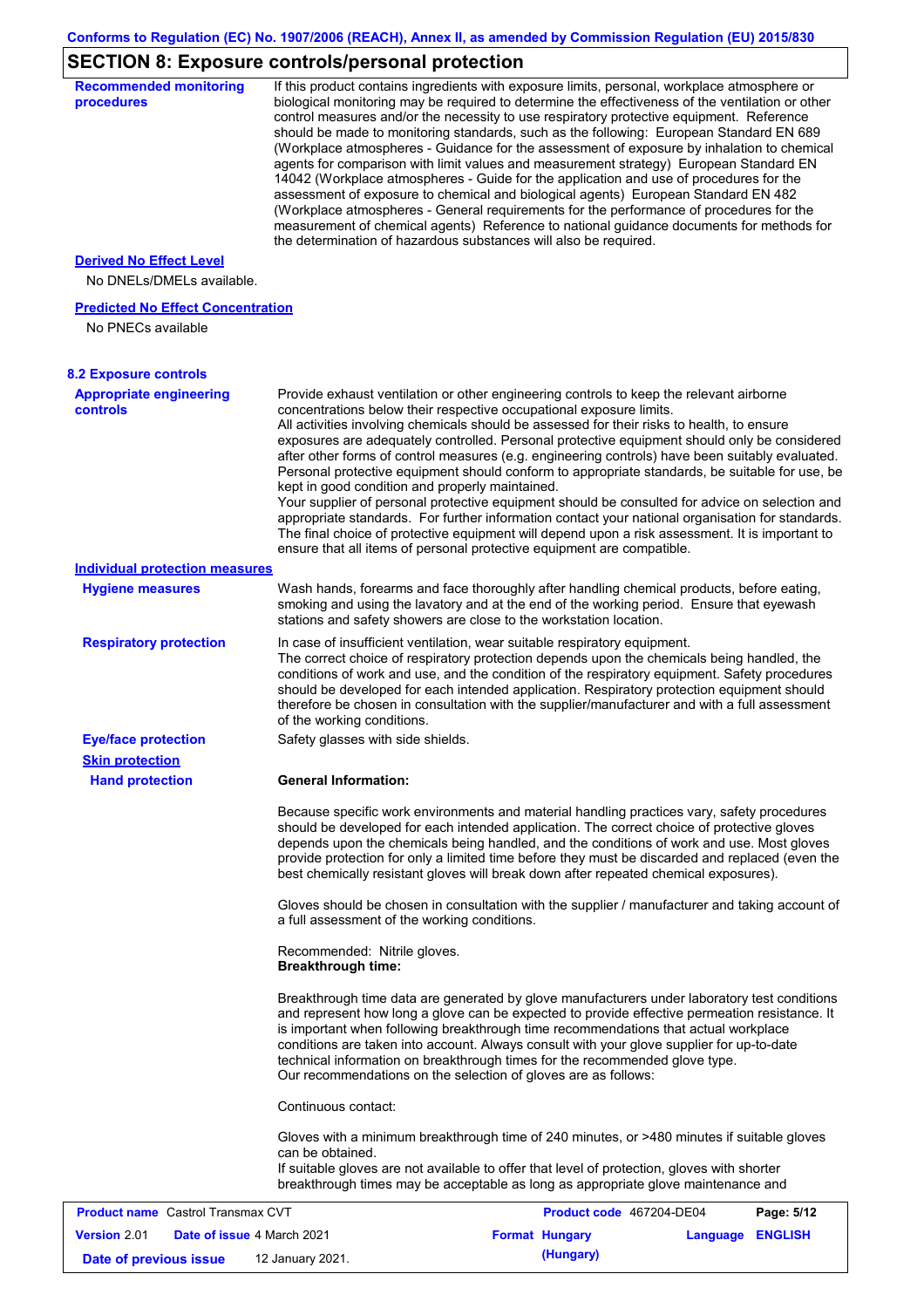# **SECTION 8: Exposure controls/personal protection**

replacement regimes are determined and adhered to.

Short-term / splash protection:

|                                           | Recommended breakthrough times as above.<br>It is recognised that for short-term, transient exposures, gloves with shorter breakthrough times                                                                                                                                                                                                                                                                                                                                                                                                                                                                                                                                         |
|-------------------------------------------|---------------------------------------------------------------------------------------------------------------------------------------------------------------------------------------------------------------------------------------------------------------------------------------------------------------------------------------------------------------------------------------------------------------------------------------------------------------------------------------------------------------------------------------------------------------------------------------------------------------------------------------------------------------------------------------|
|                                           | may commonly be used. Therefore, appropriate maintenance and replacement regimes must<br>be determined and rigorously followed.                                                                                                                                                                                                                                                                                                                                                                                                                                                                                                                                                       |
|                                           | <b>Glove Thickness:</b>                                                                                                                                                                                                                                                                                                                                                                                                                                                                                                                                                                                                                                                               |
|                                           | For general applications, we recommend gloves with a thickness typically greater than 0.35 mm.                                                                                                                                                                                                                                                                                                                                                                                                                                                                                                                                                                                        |
|                                           | It should be emphasised that glove thickness is not necessarily a good predictor of glove<br>resistance to a specific chemical, as the permeation efficiency of the glove will be dependent<br>on the exact composition of the glove material. Therefore, glove selection should also be based<br>on consideration of the task requirements and knowledge of breakthrough times.<br>Glove thickness may also vary depending on the glove manufacturer, the glove type and the<br>glove model. Therefore, the manufacturers' technical data should always be taken into account<br>to ensure selection of the most appropriate glove for the task.                                     |
|                                           | Note: Depending on the activity being conducted, gloves of varying thickness may be required<br>for specific tasks. For example:                                                                                                                                                                                                                                                                                                                                                                                                                                                                                                                                                      |
|                                           | • Thinner gloves (down to 0.1 mm or less) may be required where a high degree of manual<br>dexterity is needed. However, these gloves are only likely to give short duration protection and<br>would normally be just for single use applications, then disposed of.                                                                                                                                                                                                                                                                                                                                                                                                                  |
|                                           | • Thicker gloves (up to 3 mm or more) may be required where there is a mechanical (as well<br>as a chemical) risk i.e. where there is abrasion or puncture potential.                                                                                                                                                                                                                                                                                                                                                                                                                                                                                                                 |
| <b>Skin and body</b>                      | Use of protective clothing is good industrial practice.<br>Personal protective equipment for the body should be selected based on the task being<br>performed and the risks involved and should be approved by a specialist before handling this<br>product.<br>Cotton or polyester/cotton overalls will only provide protection against light superficial<br>contamination that will not soak through to the skin. Overalls should be laundered on a regular<br>basis. When the risk of skin exposure is high (e.g. when cleaning up spillages or if there is a<br>risk of splashing) then chemical resistant aprons and/or impervious chemical suits and boots<br>will be required. |
| <b>Refer to standards:</b>                | Respiratory protection: EN 529<br>Gloves: EN 420, EN 374<br>Eye protection: EN 166<br>Filtering half-mask: EN 149<br>Filtering half-mask with valve: EN 405<br>Half-mask: EN 140 plus filter<br>Full-face mask: EN 136 plus filter<br>Particulate filters: EN 143<br>Gas/combined filters: EN 14387                                                                                                                                                                                                                                                                                                                                                                                   |
| <b>Environmental exposure</b><br>controls | Emissions from ventilation or work process equipment should be checked to ensure they<br>comply with the requirements of environmental protection legislation. In some cases, fume<br>scrubbers, filters or engineering modifications to the process equipment will be necessary to                                                                                                                                                                                                                                                                                                                                                                                                   |

| <b>Physical state</b>                      | Liguid.          |                          |          |                |
|--------------------------------------------|------------------|--------------------------|----------|----------------|
| <b>Colour</b>                              | Red.             |                          |          |                |
| <b>Odour</b>                               | Not available.   |                          |          |                |
| <b>Odour threshold</b>                     | Not available.   |                          |          |                |
| pH                                         | Not applicable.  |                          |          |                |
| <b>Melting point/freezing point</b>        | Not available.   |                          |          |                |
| Initial boiling point and boiling<br>range | Not available.   |                          |          |                |
| <b>Pour point</b>                          | -45 $^{\circ}$ C |                          |          |                |
| <b>Product name</b> Castrol Transmax CVT   |                  | Product code 467204-DE04 |          | Page: 6/12     |
| Version 2.01<br>Date of issue 4 March 2021 |                  | <b>Format Hungary</b>    | Language | <b>ENGLISH</b> |
| Date of previous issue                     | 12 January 2021. | (Hungary)                |          |                |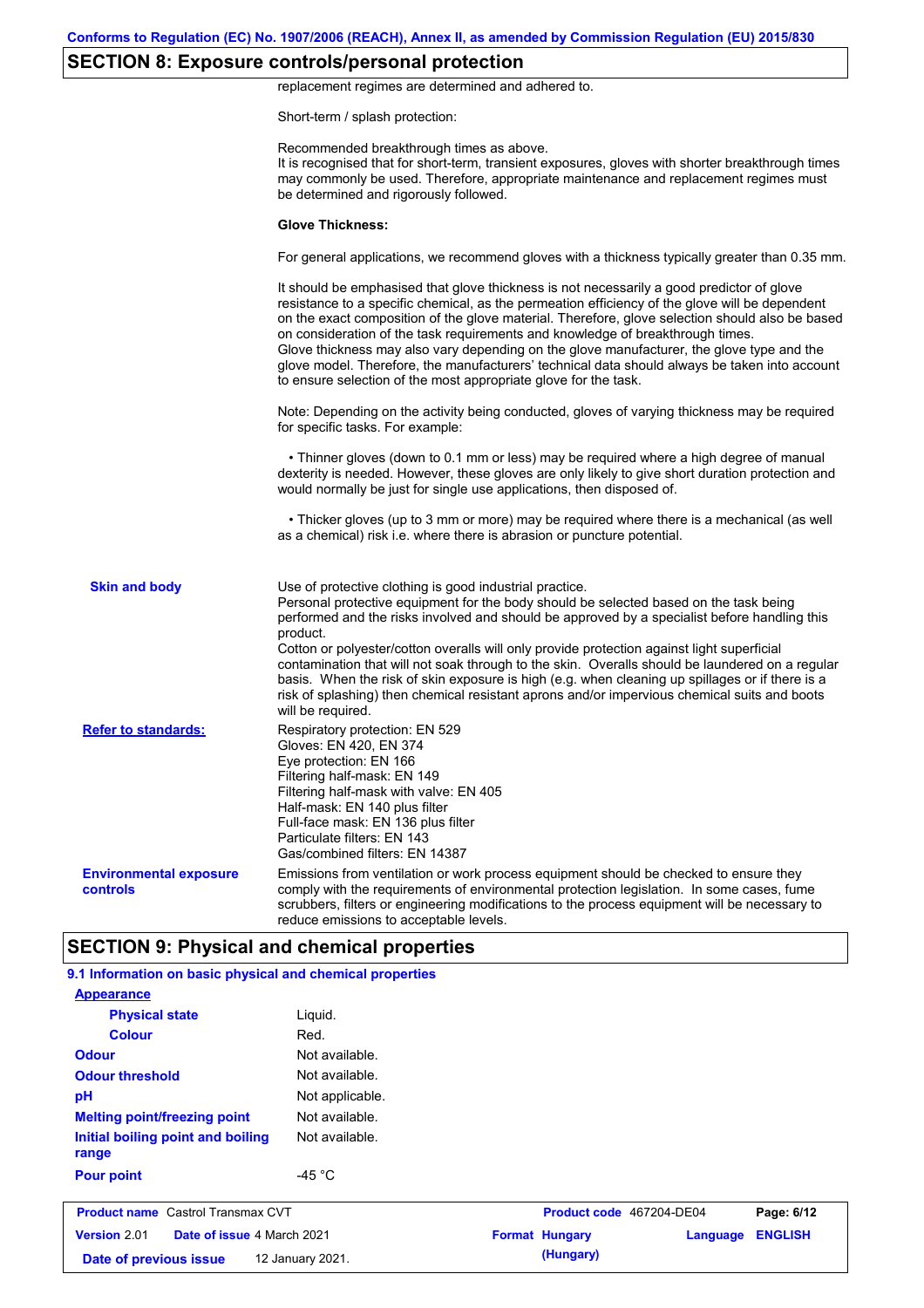# **SECTION 9: Physical and chemical properties**

| <b>Flash point</b>                                     | Open cup: >160°C (>320°F) [Cleveland.]                                                                                                    |
|--------------------------------------------------------|-------------------------------------------------------------------------------------------------------------------------------------------|
| <b>Evaporation rate</b>                                | Not available.                                                                                                                            |
| <b>Flammability (solid, gas)</b>                       | Not available.                                                                                                                            |
| <b>Upper/lower flammability or</b><br>explosive limits | Not available.                                                                                                                            |
| <b>Vapour pressure</b>                                 | Not available.                                                                                                                            |
| <b>Vapour density</b>                                  | Not available.                                                                                                                            |
| <b>Relative density</b>                                | Not available.                                                                                                                            |
| <b>Density</b>                                         | $<$ 1000 kg/m <sup>3</sup> (<1 g/cm <sup>3</sup> ) at 15 <sup>°</sup> C                                                                   |
| <b>Solubility(ies)</b>                                 | insoluble in water.                                                                                                                       |
| <b>Partition coefficient: n-octanol/</b><br>water      | Not available.                                                                                                                            |
| <b>Auto-ignition temperature</b>                       | Not available.                                                                                                                            |
| <b>Decomposition temperature</b>                       | Not available.                                                                                                                            |
| <b>Viscosity</b>                                       | Kinematic: 33.81 mm <sup>2</sup> /s (33.81 cSt) at 40 $^{\circ}$ C<br>Kinematic: 7.146 mm <sup>2</sup> /s (7.146 cSt) at 100 $^{\circ}$ C |
| <b>Explosive properties</b>                            | Not available.                                                                                                                            |
| <b>Oxidising properties</b>                            | Not available.                                                                                                                            |

### **9.2 Other information**

No additional information.

| <b>SECTION 10: Stability and reactivity</b>       |                                                                                                                                                                         |  |
|---------------------------------------------------|-------------------------------------------------------------------------------------------------------------------------------------------------------------------------|--|
| <b>10.1 Reactivity</b>                            | No specific test data available for this product. Refer to Conditions to avoid and Incompatible<br>materials for additional information.                                |  |
| <b>10.2 Chemical stability</b>                    | The product is stable.                                                                                                                                                  |  |
| <b>10.3 Possibility of</b><br>hazardous reactions | Under normal conditions of storage and use, hazardous reactions will not occur.<br>Under normal conditions of storage and use, hazardous polymerisation will not occur. |  |
| <b>10.4 Conditions to avoid</b>                   | Avoid all possible sources of ignition (spark or flame).                                                                                                                |  |
| <b>10.5 Incompatible materials</b>                | Reactive or incompatible with the following materials: oxidising materials.                                                                                             |  |
| <b>10.6 Hazardous</b><br>decomposition products   | Under normal conditions of storage and use, hazardous decomposition products should not be<br>produced.                                                                 |  |

# **SECTION 11: Toxicological information**

| 11.1 Information on toxicological effects          |                                                                                                                             |                          |          |                |
|----------------------------------------------------|-----------------------------------------------------------------------------------------------------------------------------|--------------------------|----------|----------------|
| <b>Acute toxicity estimates</b>                    |                                                                                                                             |                          |          |                |
| Not available.                                     |                                                                                                                             |                          |          |                |
| <b>Information on likely</b><br>routes of exposure | Routes of entry anticipated: Dermal, Inhalation.                                                                            |                          |          |                |
| <b>Potential acute health effects</b>              |                                                                                                                             |                          |          |                |
| <b>Inhalation</b>                                  | Exposure to decomposition products may cause a health hazard. Serious effects may be<br>delayed following exposure.         |                          |          |                |
| Ingestion                                          | No known significant effects or critical hazards.                                                                           |                          |          |                |
| <b>Skin contact</b>                                | Defatting to the skin. May cause skin dryness and irritation.                                                               |                          |          |                |
| Eye contact                                        | No known significant effects or critical hazards.                                                                           |                          |          |                |
|                                                    | Symptoms related to the physical, chemical and toxicological characteristics                                                |                          |          |                |
| <b>Inhalation</b>                                  | May be harmful by inhalation if exposure to vapour, mists or fumes resulting from thermal<br>decomposition products occurs. |                          |          |                |
| <b>Ingestion</b>                                   | No specific data.                                                                                                           |                          |          |                |
| <b>Skin contact</b>                                | Adverse symptoms may include the following:<br>irritation<br>dryness<br>cracking                                            |                          |          |                |
| <b>Product name</b> Castrol Transmax CVT           |                                                                                                                             | Product code 467204-DE04 |          | Page: 7/12     |
| Version 2.01<br>Date of issue 4 March 2021         |                                                                                                                             | <b>Format Hungary</b>    | Language | <b>ENGLISH</b> |

**Date of previous issue (Hungary)** 12 January 2021.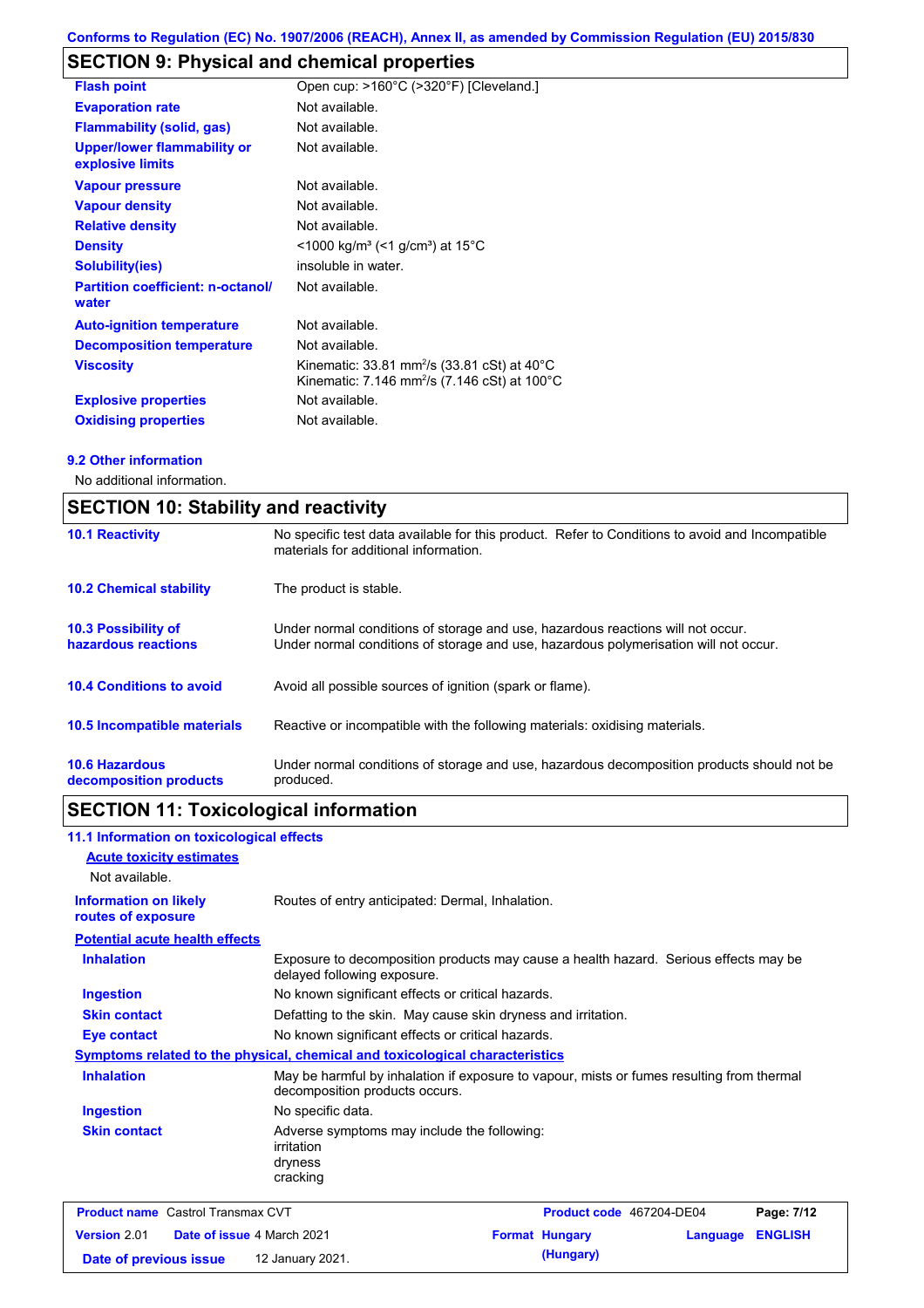# **SECTION 11: Toxicological information**

| Eye contact                             | No specific data.                                                                                                 |
|-----------------------------------------|-------------------------------------------------------------------------------------------------------------------|
|                                         | Delayed and immediate effects as well as chronic effects from short and long-term exposure                        |
| <b>Inhalation</b>                       | Overexposure to the inhalation of airborne droplets or aerosols may cause irritation of the<br>respiratory tract. |
| <b>Ingestion</b>                        | Ingestion of large quantities may cause nausea and diarrhoea.                                                     |
| <b>Skin contact</b>                     | Prolonged or repeated contact can defat the skin and lead to irritation and/or dermatitis.                        |
| <b>Eye contact</b>                      | Potential risk of transient stinging or redness if accidental eye contact occurs.                                 |
| <b>Potential chronic health effects</b> |                                                                                                                   |
| <b>General</b>                          | No known significant effects or critical hazards.                                                                 |
| <b>Carcinogenicity</b>                  | No known significant effects or critical hazards.                                                                 |
| <b>Mutagenicity</b>                     | No known significant effects or critical hazards.                                                                 |
| <b>Developmental effects</b>            | No known significant effects or critical hazards.                                                                 |
| <b>Fertility effects</b>                | No known significant effects or critical hazards.                                                                 |

## **SECTION 12: Ecological information**

**12.1 Toxicity**

**Environmental hazards** Not classified as dangerous

### **12.2 Persistence and degradability**

Not expected to be rapidly degradable.

### **12.3 Bioaccumulative potential**

This product is not expected to bioaccumulate through food chains in the environment.

| <b>12.4 Mobility in soil</b>                                  |                                                                      |
|---------------------------------------------------------------|----------------------------------------------------------------------|
| <b>Soil/water partition</b><br>coefficient (K <sub>oc</sub> ) | Not available.                                                       |
| <b>Mobility</b>                                               | Spillages may penetrate the soil causing ground water contamination. |

### **12.5 Results of PBT and vPvB assessment**

Product does not meet the criteria for PBT or vPvB according to Regulation (EC) No. 1907/2006, Annex XIII.

| <b>SECTION 13: Disposal considerations</b> |                                                                                                                           |
|--------------------------------------------|---------------------------------------------------------------------------------------------------------------------------|
| <b>Other ecological information</b>        | Spills may form a film on water surfaces causing physical damage to organisms. Oxygen<br>transfer could also be impaired. |
| 12.6 Other adverse effects                 |                                                                                                                           |

### **13.1 Waste treatment methods**

#### **Product**

Where possible, arrange for product to be recycled. Dispose of via an authorised person/ licensed waste disposal contractor in accordance with local regulations. **Methods of disposal**

### **Hazardous waste** Yes.

| European waste cataloque (EWC) |                                                                  |  |
|--------------------------------|------------------------------------------------------------------|--|
| Waste code                     | <b>Waste designation</b>                                         |  |
| 13 02 05*                      | Imineral-based non-chlorinated engine, gear and lubricating oils |  |

However, deviation from the intended use and/or the presence of any potential contaminants may require an alternative waste disposal code to be assigned by the end user.

| <b>Packaging</b>           |                                                                                                                                                                                                                                                                                                                                                                                                                                                                                                 |
|----------------------------|-------------------------------------------------------------------------------------------------------------------------------------------------------------------------------------------------------------------------------------------------------------------------------------------------------------------------------------------------------------------------------------------------------------------------------------------------------------------------------------------------|
| <b>Methods of disposal</b> | Where possible, arrange for product to be recycled. Dispose of via an authorised person/<br>licensed waste disposal contractor in accordance with local regulations.                                                                                                                                                                                                                                                                                                                            |
| <b>Special precautions</b> | This material and its container must be disposed of in a safe way. Care should be taken when<br>handling emptied containers that have not been cleaned or rinsed out. Empty containers or<br>liners may retain some product residues. Empty containers represent a fire hazard as they may<br>contain flammable product residues and vapour. Never weld, solder or braze empty containers.<br>Avoid dispersal of spilt material and runoff and contact with soil, waterways, drains and sewers. |
| <b>References</b>          | Commission 2014/955/EU<br>Directive 2008/98/EC                                                                                                                                                                                                                                                                                                                                                                                                                                                  |

| <b>Product name</b> Castrol Transmax CVT |  | <b>Product code</b> 467204-DE04   |  | Page: 8/12            |                  |  |
|------------------------------------------|--|-----------------------------------|--|-----------------------|------------------|--|
| Version 2.01                             |  | <b>Date of issue 4 March 2021</b> |  | <b>Format Hungary</b> | Language ENGLISH |  |
| Date of previous issue                   |  | 12 January 2021.                  |  | (Hungary)             |                  |  |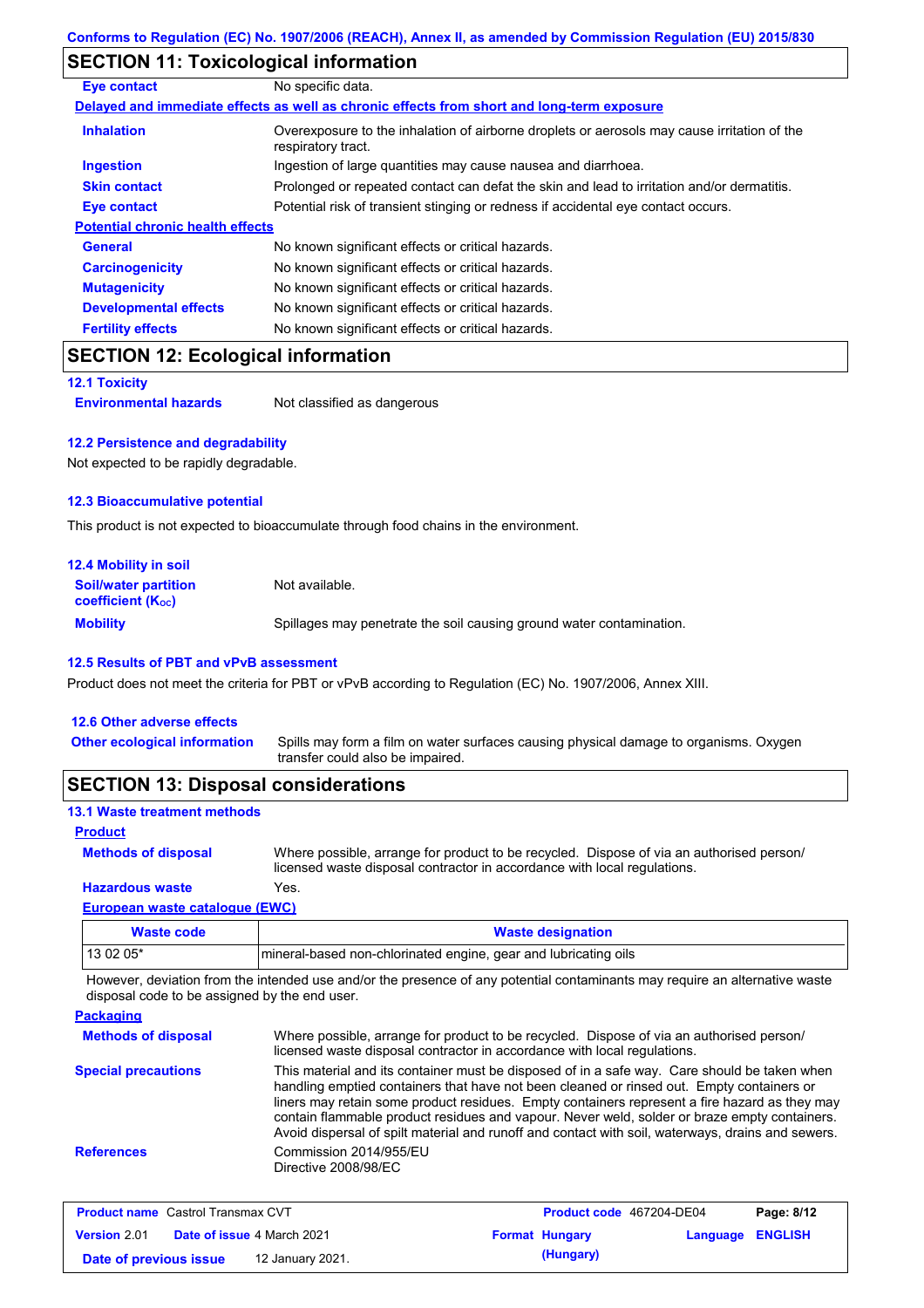#### - - - - - - - - - Not regulated. Not regulated. Not regulated. - - - **SECTION 14: Transport information ADR/RID IMDG IATA 14.1 UN number 14.2 UN proper shipping name 14.3 Transport hazard class(es) 14.4 Packing group ADN Additional information 14.5 Environmental hazards** No. 1988 | No. 1989 | No. 1989 | No. 1989 | No. 1989 | No. 1989 | No. 1989 | No. 1989 | No. 1989 | No. 1989 | Not regulated. - -<br>No. - -

**14.6 Special precautions for user** Not available.

**14.7 Transport in bulk according to IMO instruments**

Not available.

## **SECTION 15: Regulatory information**

**Other regulations REACH Status** The company, as identified in Section 1, sells this product in the EU in compliance with the current requirements of REACH. **15.1 Safety, health and environmental regulations/legislation specific for the substance or mixture EU Regulation (EC) No. 1907/2006 (REACH) Annex XIV - List of substances subject to authorisation Substances of very high concern** None of the components are listed. At least one component is not listed. At least one component is not listed in DSL but all such components are listed in NDSL. All components are listed or exempted. At least one component is not listed. All components are active or exempted. At least one component is not listed. All components are listed or exempted. **United States inventory (TSCA 8b) Australia inventory (AICS) Canada inventory China inventory (IECSC) Japan inventory (ENCS) Korea inventory (KECI) Philippines inventory (PICCS) Taiwan Chemical Substances Inventory (TCSI)** All components are listed or exempted. **Ozone depleting substances (1005/2009/EU)** Not listed. **Prior Informed Consent (PIC) (649/2012/EU)** None of the components are listed. **Annex XIV EU Regulation (EC) No. 1907/2006 (REACH) Annex XVII - Restrictions on the manufacture, placing on the market and use of certain dangerous substances, mixtures and articles** Not applicable.

| <b>Product name</b> Castrol Transmax CVT |  | Product code 467204-DE04          |  | Page: 9/12            |                         |  |
|------------------------------------------|--|-----------------------------------|--|-----------------------|-------------------------|--|
| <b>Version 2.01</b>                      |  | <b>Date of issue 4 March 2021</b> |  | <b>Format Hungary</b> | <b>Language ENGLISH</b> |  |
| Date of previous issue                   |  | 12 January 2021.                  |  | (Hungary)             |                         |  |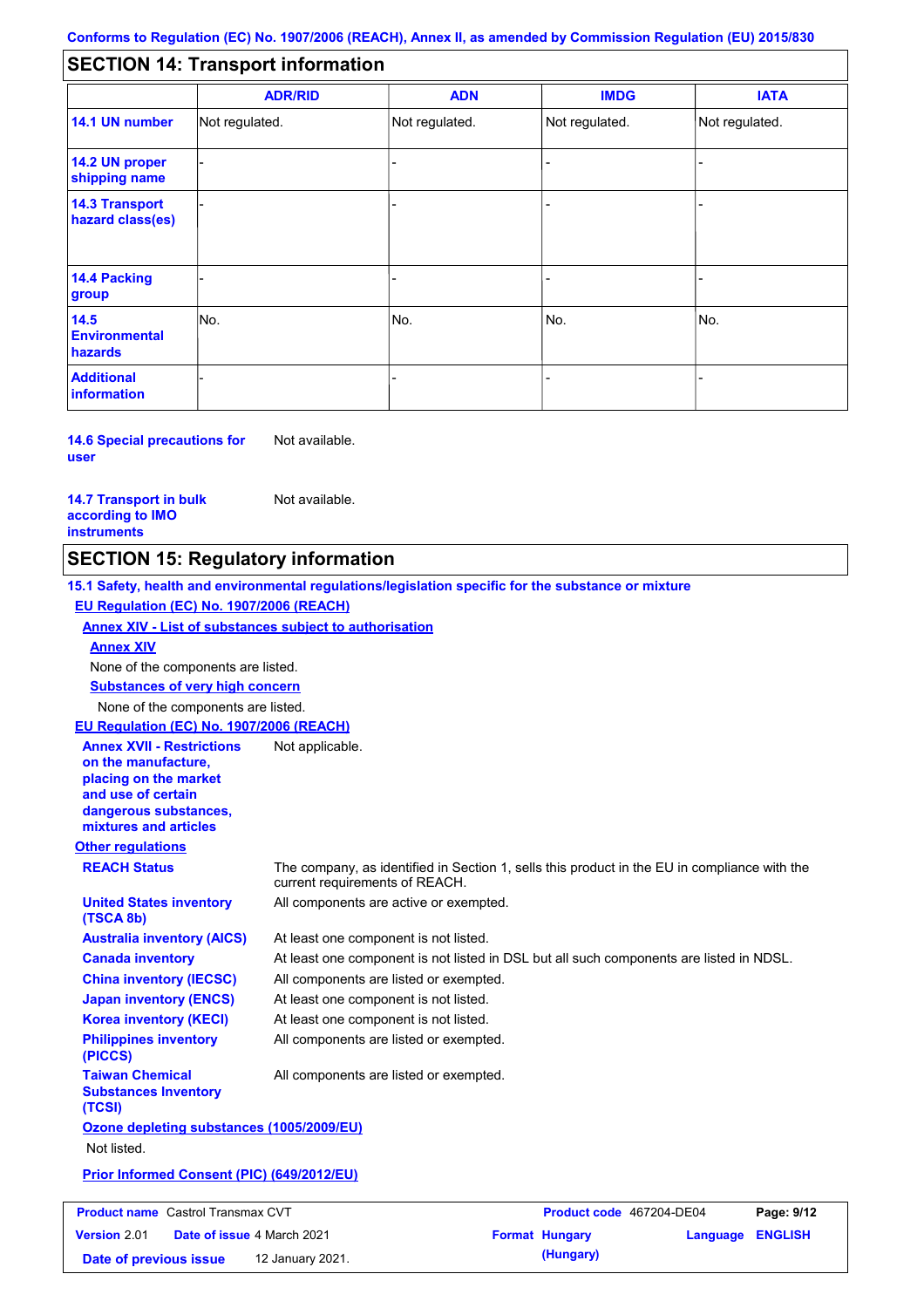# **SECTION 15: Regulatory information**

Not listed.

### **EU - Water framework directive - Priority substances**

None of the components are listed.

### **Seveso Directive**

This product is not controlled under the Seveso Directive.

| <b>References</b>           | Act No. XXV of 2000 on chemical safety<br>Decree No. 25/2000 (IX.30.) EüM of the Ministry of Health on chemical safety at work plus<br>amendments<br>Decree No. 44/2000 (XII.27.) EüM of the Ministry of Health on detailed arrangements for certain<br>procedures, activities relating to dangerous substances and dangerous preparations plus<br>amendments<br>38/2009 (VII.7) The International Carriage of Dangerous Goods by the European Agreement<br>(ADR) "A" and "B" on the application of national annex plus amendments |
|-----------------------------|------------------------------------------------------------------------------------------------------------------------------------------------------------------------------------------------------------------------------------------------------------------------------------------------------------------------------------------------------------------------------------------------------------------------------------------------------------------------------------------------------------------------------------|
| <b>15.2 Chemical safety</b> | A Chemical Safety Assessment has been carried out for one or more of the substances within                                                                                                                                                                                                                                                                                                                                                                                                                                         |
| assessment                  | this mixture. A Chemical Safety Assessment has not been carried out for the mixture itself.                                                                                                                                                                                                                                                                                                                                                                                                                                        |

## **SECTION 16: Other information**

| <b>Abbreviations and acronyms</b>          | ADN = European Provisions concerning the International Carriage of Dangerous Goods by                       |                          |                                   |  |  |  |
|--------------------------------------------|-------------------------------------------------------------------------------------------------------------|--------------------------|-----------------------------------|--|--|--|
|                                            | Inland Waterway<br>ADR = The European Agreement concerning the International Carriage of Dangerous Goods by |                          |                                   |  |  |  |
|                                            | Road                                                                                                        |                          |                                   |  |  |  |
|                                            | ATE = Acute Toxicity Estimate                                                                               |                          |                                   |  |  |  |
|                                            | <b>BCF = Bioconcentration Factor</b>                                                                        |                          |                                   |  |  |  |
|                                            | CAS = Chemical Abstracts Service                                                                            |                          |                                   |  |  |  |
|                                            | CLP = Classification, Labelling and Packaging Regulation [Regulation (EC) No. 1272/2008]                    |                          |                                   |  |  |  |
|                                            | CSA = Chemical Safety Assessment                                                                            |                          |                                   |  |  |  |
|                                            | CSR = Chemical Safety Report                                                                                |                          |                                   |  |  |  |
|                                            | <b>DMEL = Derived Minimal Effect Level</b>                                                                  |                          |                                   |  |  |  |
|                                            | DNEL = Derived No Effect Level                                                                              |                          |                                   |  |  |  |
|                                            | EINECS = European Inventory of Existing Commercial chemical Substances                                      |                          |                                   |  |  |  |
|                                            | ES = Exposure Scenario                                                                                      |                          |                                   |  |  |  |
|                                            | EUH statement = CLP-specific Hazard statement                                                               |                          |                                   |  |  |  |
|                                            | EWC = European Waste Catalogue                                                                              |                          |                                   |  |  |  |
|                                            | GHS = Globally Harmonized System of Classification and Labelling of Chemicals                               |                          |                                   |  |  |  |
|                                            | IATA = International Air Transport Association                                                              |                          |                                   |  |  |  |
|                                            | IBC = Intermediate Bulk Container                                                                           |                          |                                   |  |  |  |
|                                            | <b>IMDG = International Maritime Dangerous Goods</b>                                                        |                          |                                   |  |  |  |
|                                            | LogPow = logarithm of the octanol/water partition coefficient                                               |                          |                                   |  |  |  |
|                                            | MARPOL = International Convention for the Prevention of Pollution From Ships, 1973 as                       |                          |                                   |  |  |  |
|                                            | modified by the Protocol of 1978. ("Marpol" = marine pollution)                                             |                          |                                   |  |  |  |
|                                            | OECD = Organisation for Economic Co-operation and Development                                               |                          |                                   |  |  |  |
|                                            | PBT = Persistent, Bioaccumulative and Toxic                                                                 |                          |                                   |  |  |  |
|                                            | <b>PNEC = Predicted No Effect Concentration</b>                                                             |                          |                                   |  |  |  |
|                                            | REACH = Registration, Evaluation, Authorisation and Restriction of Chemicals Regulation                     |                          |                                   |  |  |  |
|                                            | [Regulation (EC) No. 1907/2006]                                                                             |                          |                                   |  |  |  |
|                                            | RID = The Regulations concerning the International Carriage of Dangerous Goods by Rail                      |                          |                                   |  |  |  |
|                                            | <b>RRN = REACH Registration Number</b>                                                                      |                          |                                   |  |  |  |
|                                            | SADT = Self-Accelerating Decomposition Temperature                                                          |                          |                                   |  |  |  |
|                                            | SVHC = Substances of Very High Concern                                                                      |                          |                                   |  |  |  |
|                                            | STOT-RE = Specific Target Organ Toxicity - Repeated Exposure                                                |                          |                                   |  |  |  |
|                                            | STOT-SE = Specific Target Organ Toxicity - Single Exposure                                                  |                          |                                   |  |  |  |
|                                            | TWA = Time weighted average                                                                                 |                          |                                   |  |  |  |
|                                            | UN = United Nations                                                                                         |                          |                                   |  |  |  |
|                                            | UVCB = Complex hydrocarbon substance                                                                        |                          |                                   |  |  |  |
|                                            | VOC = Volatile Organic Compound                                                                             |                          |                                   |  |  |  |
|                                            | vPvB = Very Persistent and Very Bioaccumulative                                                             |                          |                                   |  |  |  |
|                                            | Varies = may contain one or more of the following 64741-88-4 / RRN 01-2119488706-23,                        |                          |                                   |  |  |  |
|                                            | 64741-89-5 / RRN 01-2119487067-30, 64741-95-3 / RRN 01-2119487081-40, 64741-96-4/ RRN                       |                          |                                   |  |  |  |
|                                            | 01-2119483621-38, 64742-01-4 / RRN 01-2119488707-21, 64742-44-5 / RRN                                       |                          |                                   |  |  |  |
|                                            | 01-2119985177-24, 64742-45-6, 64742-52-5 / RRN 01-2119467170-45, 64742-53-6 / RRN                           |                          |                                   |  |  |  |
|                                            | 01-2119480375-34, 64742-54-7 / RRN 01-2119484627-25, 64742-55-8 / RRN                                       |                          |                                   |  |  |  |
|                                            | 01-2119487077-29, 64742-56-9 / RRN 01-2119480132-48, 64742-57-0 / RRN                                       |                          |                                   |  |  |  |
|                                            | 01-2119489287-22, 64742-58-1, 64742-62-7 / RRN 01-2119480472-38, 64742-63-8,                                |                          |                                   |  |  |  |
|                                            | 64742-65-0 / RRN 01-2119471299-27, 64742-70-7 / RRN 01-2119487080-42, 72623-85-9 /                          |                          |                                   |  |  |  |
|                                            | RRN 01-2119555262-43, 72623-86-0 / RRN 01-2119474878-16, 72623-87-1 / RRN                                   |                          |                                   |  |  |  |
|                                            | 01-2119474889-13                                                                                            |                          |                                   |  |  |  |
|                                            | Procedure used to derive the classification according to Regulation (EC) No. 1272/2008 [CLP/GHS]            |                          |                                   |  |  |  |
| <b>Product name</b> Castrol Transmax CVT   |                                                                                                             | Product code 467204-DE04 | Page: 10/12                       |  |  |  |
| Version 2.01<br>Date of issue 4 March 2021 |                                                                                                             | <b>Format Hungary</b>    | <b>ENGLISH</b><br><b>Language</b> |  |  |  |

**Date of previous issue (Hungary)** 12 January 2021.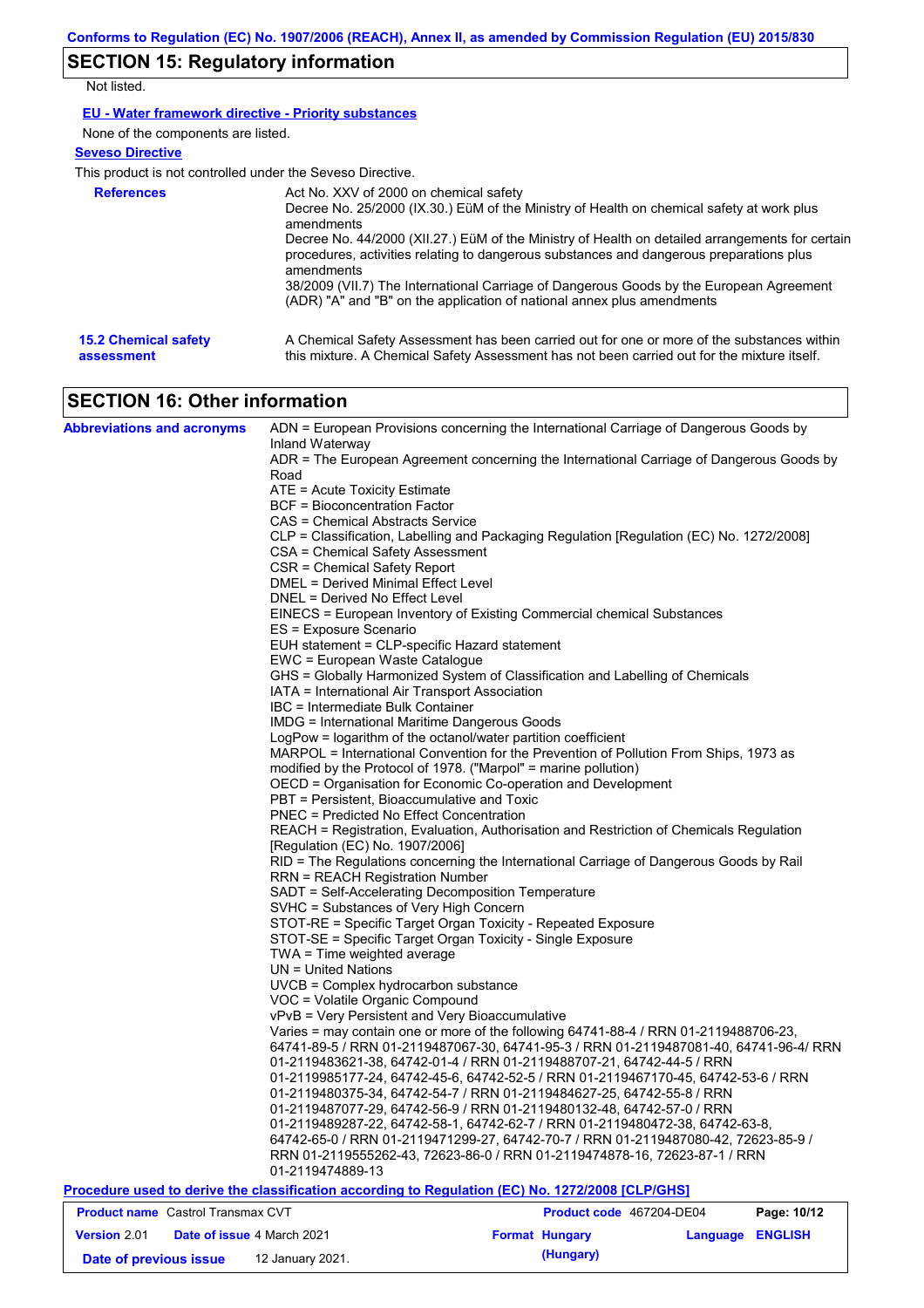## **SECTION 16: Other information**

| <b>Classification</b>                                  |                             | <b>Justification</b> |                                                                                         |
|--------------------------------------------------------|-----------------------------|----------------------|-----------------------------------------------------------------------------------------|
| Not classified.                                        |                             |                      |                                                                                         |
| <b>Full text of abbreviated H</b><br><b>statements</b> | H <sub>304</sub><br>H319    |                      | May be fatal if swallowed and enters airways.<br>Causes serious eye irritation.         |
| <b>Full text of classifications</b><br>[CLP/GHS]       | Asp. Tox. 1<br>Eye Irrit. 2 |                      | <b>ASPIRATION HAZARD - Category 1</b><br>SERIOUS EYE DAMAGE/EYE IRRITATION - Category 2 |
| <b>History</b>                                         |                             |                      |                                                                                         |
| Date of issue/Date of<br>revision                      | 04/03/2021.                 |                      |                                                                                         |
| Date of previous issue                                 | 12/01/2021.                 |                      |                                                                                         |
| <b>Prepared by</b>                                     | <b>Product Stewardship</b>  |                      |                                                                                         |

*V* **Indicates information that has changed from previously issued version.** 

#### **Notice to reader**

All reasonably practicable steps have been taken to ensure this data sheet and the health, safety and environmental information contained in it is accurate as of the date specified below. No warranty or representation, express or implied is made as to the accuracy or completeness of the data and information in this data sheet.

The data and advice given apply when the product is sold for the stated application or applications. You should not use the product other than for the stated application or applications without seeking advice from BP Group.

It is the user's obligation to evaluate and use this product safely and to comply with all applicable laws and regulations. The BP Group shall not be responsible for any damage or injury resulting from use, other than the stated product use of the material, from any failure to adhere to recommendations, or from any hazards inherent in the nature of the material. Purchasers of the product for supply to a third party for use at work, have a duty to take all necessary steps to ensure that any person handling or using the product is provided with the information in this sheet. Employers have a duty to tell employees and others who may be affected of any hazards described in this sheet and of any precautions that should be taken. You can contact the BP Group to ensure that this document is the most current available. Alteration of this document is strictly prohibited.

| <b>Product name</b> Castrol Transmax CVT |  | <b>Product code</b> 467204-DE04   |  | Page: 11/12           |                         |  |
|------------------------------------------|--|-----------------------------------|--|-----------------------|-------------------------|--|
| <b>Version 2.01</b>                      |  | <b>Date of issue 4 March 2021</b> |  | <b>Format Hungary</b> | <b>Language ENGLISH</b> |  |
| Date of previous issue                   |  | 12 January 2021.                  |  | (Hungary)             |                         |  |